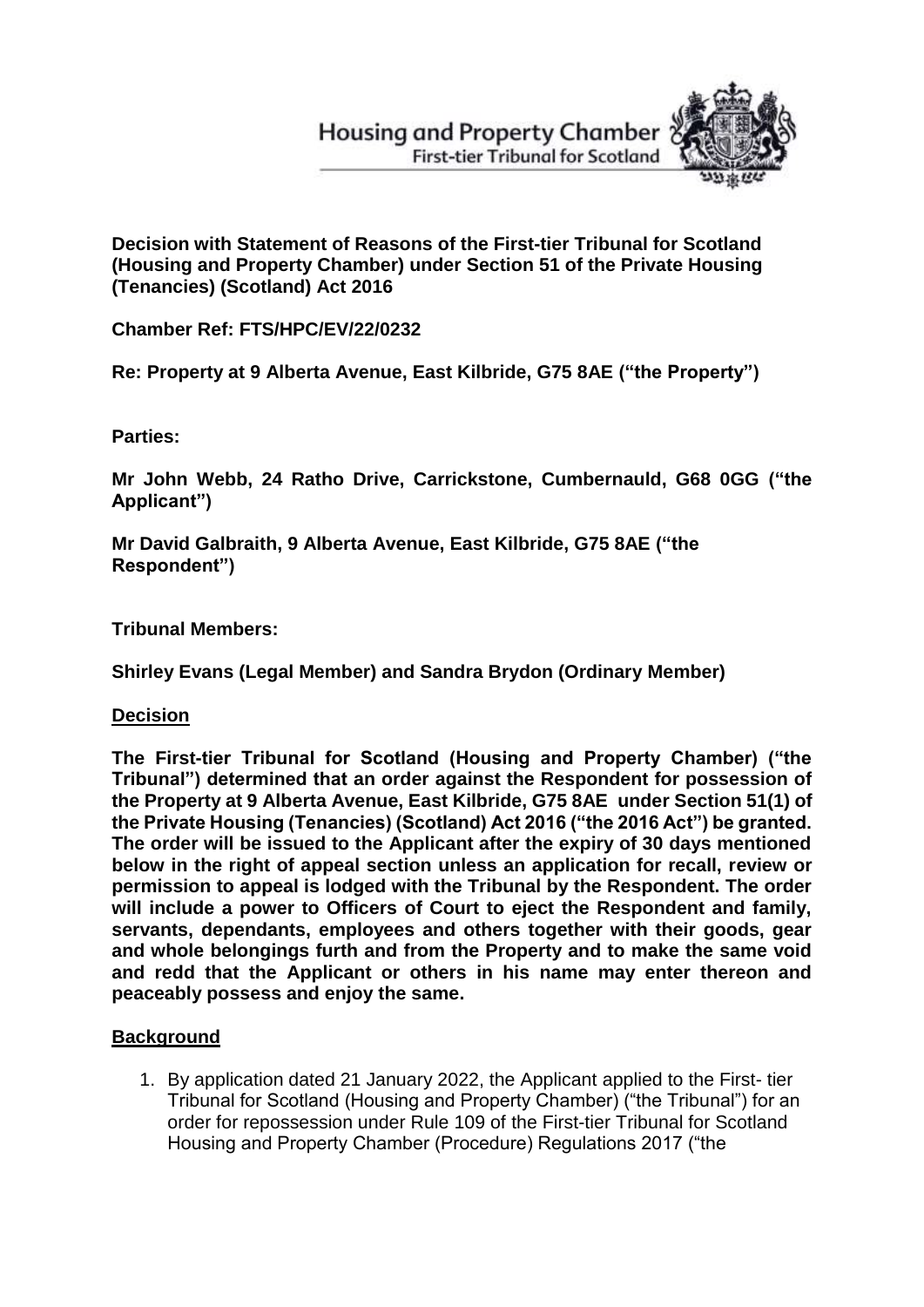Regulations"). The basis of the Application was that the Applicant required to sell the Property under Ground 1 of Schedule 3 of the 2016 Act.

- 2. The application was accompanied by a Private Residential Tenancy Agreement dated 4 July 2020 between the parties which is inadvertently named a Scottish Secure Tenancy, a Notice to Leave dated 9 July 2021 with a Recorded Delivery slip, a Notice under Section 11 of the Homelessness etc. (Scotland) Act 2003 addressed to South Lanarkshire Council dated 25 January 2022 and email correspondence from Home Connexions.
- 3. On 2 March 2022, the Tribunal accepted the application under Rule 9 of the Regulations.
- 4. On 22 March 2022 the Tribunal enclosed a copy of the application and advised parties that a Case Management Discussion ("CMD") under Rule 17 of the Regulations would proceed on 9 May 2022. The Respondent required to lodge written submissions by 12 April 2022. This paperwork was served on the Respondent by Andrew McLean, Sheriff Officer, Glasgow on 23 March 2022 and the Execution of Service was received by the Tribunal administration.

## **Case Management Discussion**

- 5. The Tribunal proceeded with the Case Management Discussion on 9 May 2022 by way of teleconference. The Applicant appeared on his own behalf. There was no appearance by or on behalf of the Respondent despite the teleconference starting 10 minutes late to allow the Respondent plenty of time to join. The Tribunal was satisfied the Respondent had received notice under Rule 24 of the Regulations and accordingly proceeded with the CMD in his absence.
- 6. The Tribunal had before it the Private Residential Tenancy Agreement dated 4 July 2020 between the parties, a Notice to Leave dated 9 July 2021 with a two Recorded Delivery slips dated 12 and 13 September 2021, a Notice under Section 11 of the Homelessness etc. (Scotland) Act 2003 addressed to South Lanarkshire Council dated 25 February 2022 and emails dated 15 February from Home Connexions dated 15 February 2022. The Tribunal noted the terms of these documents.
- 7. Mr Webb moved the Tribunal to grant on Order for repossession. The Tribunal noted the Notice to Leave dated 9 July 2021 which relied on Ground 1 (Landlord intends to Sell the Property) of Schedule 3 of the 2016 Act. He advised that he had originally served two Notices to Leave, both on 9 July 2021, the other one being served on the basis of rent arrears and that the Respondent was not living in the Property. They had both been served by Recorded Delivery with one being signed for on 12 July and the other one on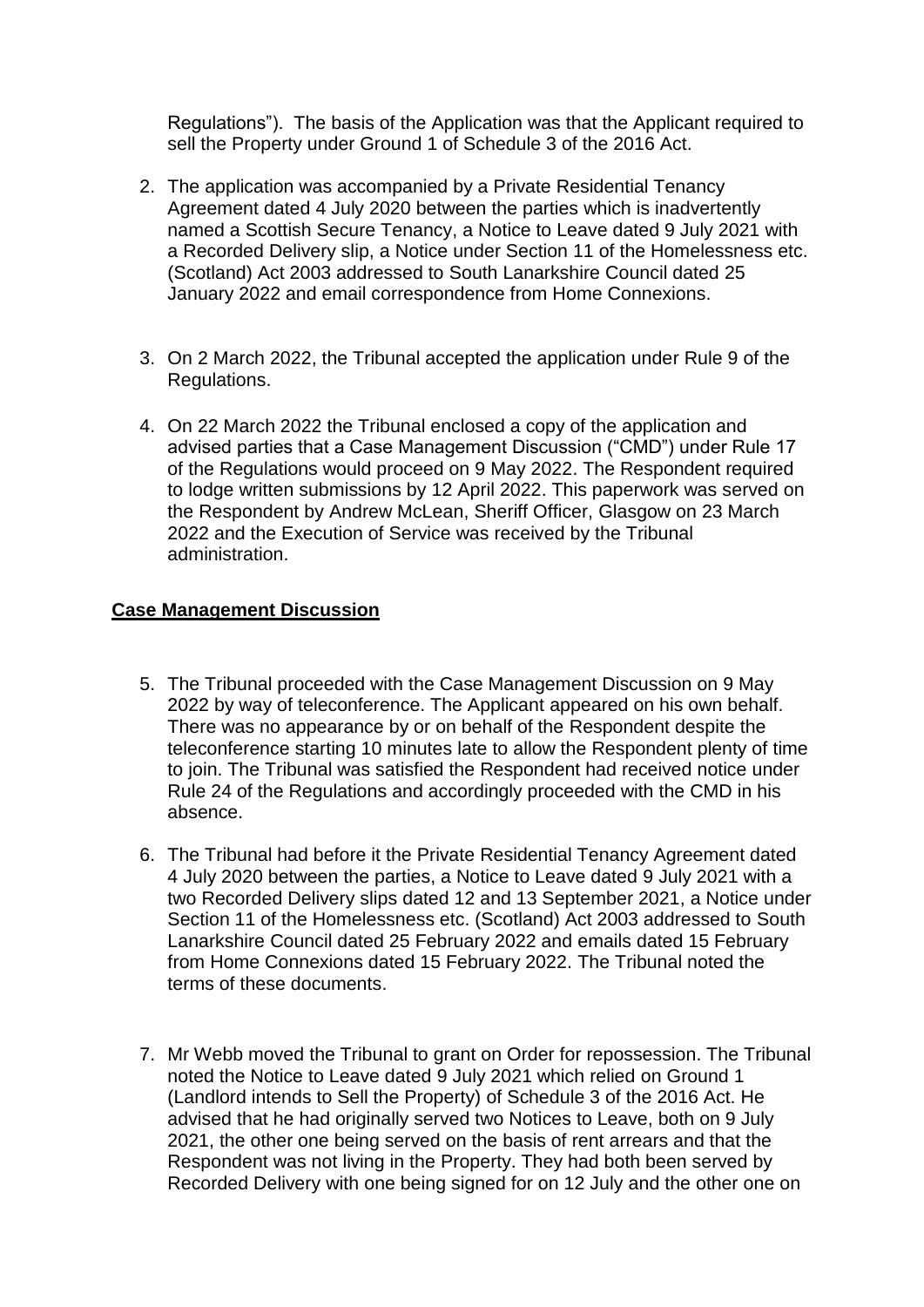13 July 2021. Mr Webb explained he had originally raised an eviction action based on the fact that the Respondent did not live in the Property. He had withdrawn that as he had then ascertained through an inspection and checking the rubbish bins that the Respondent was still living in the Property.

- 8. He went onto explain that the Respondent had fallen into rent arrears. He had tried to get the Respondent to engage regarding the arrears, but the Respondent had ignored his text messages. In response to a question from the Tribunal he confirmed he had sent all the COVID arrears information as recommended, but he got nowhere and the Respondent continued to ignore him. He had not been sure whether the Respondent still lived in the Property. In about September 2021 he went to the Property to carry out an inspection. The Respondent had changed the locks and as the Applicant was sitting in his car the Respondent came back and explained to the Applicant that he had been in hospital with COVID for months and had returned to the Notices to Leave. The Applicant advised him that he intended to sell the Property and asked the Respondent when he intended to move out to which the Respondent replied he could not say. He them paid rent from November 2021 to March 2022, but nothing since the Respondent received notification of the CMD from the Tribunal.
- 9. Mr Webb explained he intended to sell the Property. This was the only rental property he had. As the Respondent was not paying the rent, the Property was a financial strain on him. He had a mortgage over the Property. The situation was taking its toll on him. He had a young family to provide for. He was stressed as the rent was meant to cover the mortgage. He just wanted to sell it now. He had originally contacted Home Connexions in July 2021 to put the Property on the market. They had advised him to wait until he had obtained an Order from the Tribunal before putting the Property up for sale.
- 10.In relation to the Respondent's personal circumstances he advised the Respondent lived at the Property on his own. He understood the Respondent worked for First Bus. He understands the Respondent still lived in the Property.

#### **Findings in Fact**

- 11.The Applicant and the Respondent entered into a Private Residential Tenancy Agreement on 8 June 2018 in relation to the Property.
- 12.The Applicant owns the Property. The Applicant intends to put the Property up for sale when he gains repossession of it. The emails dated 15 February 2022 from Home Connexions indicate they will deal with the sale of the Property.
- 13.The Applicant served a Notice to Leave on the Respondent 9 July 2021. The Notice to Leave was served by way of Recorded Delivery post on 9 July 2021.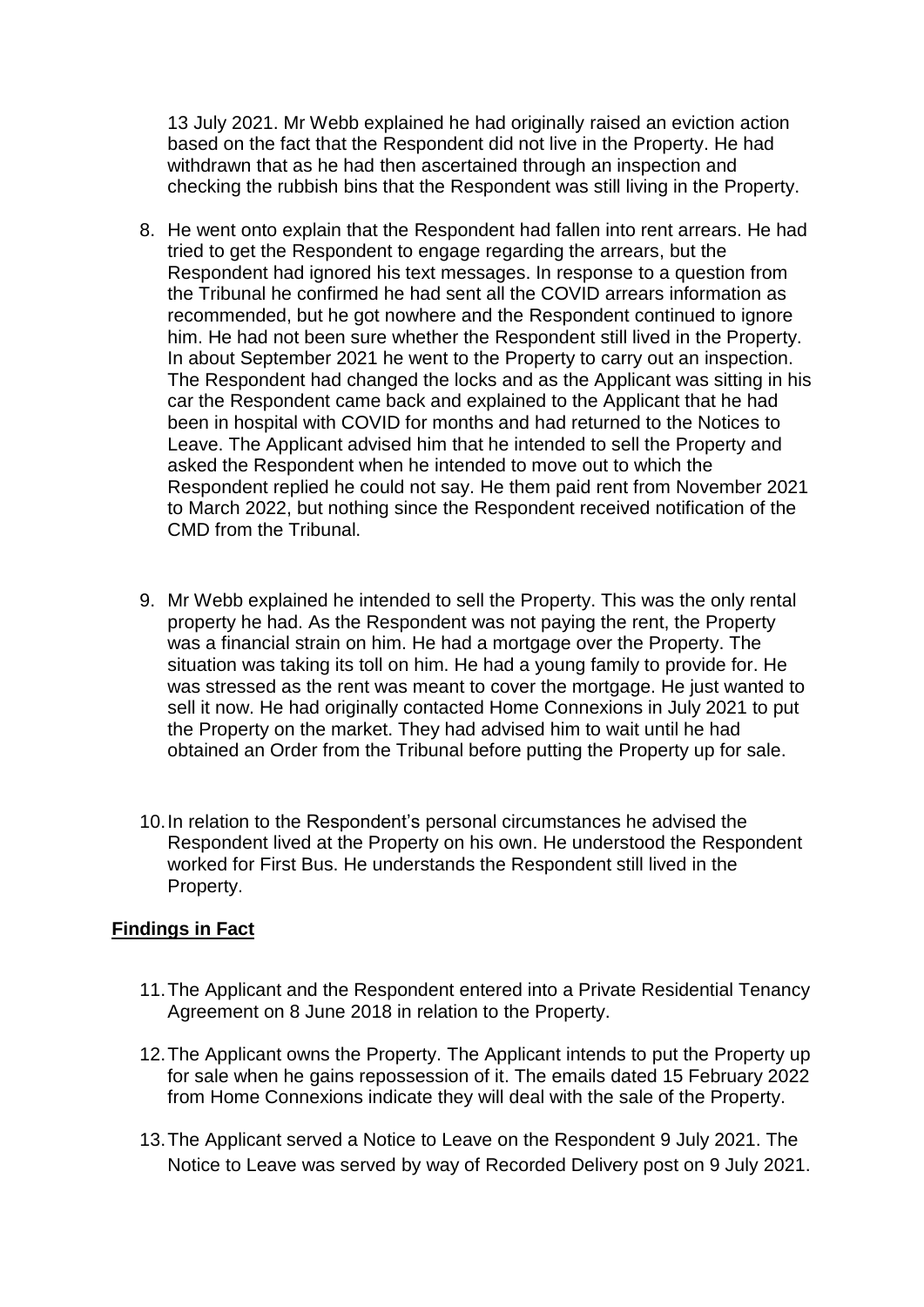The Notice to Leave required the Applicant to leave the Property by 13 January 2022. The Notice to Leave relied on ground 1(Landlord intends to sell) of Schedule 3 to the 2016 Act.

- 14.The Respondent is a single person who lives alone at the Property.
- 15.The Respondent has fallen into rent arrears. The rent was intended to cover the mortgage the Applicant has over the Property. The Applicant can no longer afford to keep the Property and requires to sell it.
- 16.The Applicant served a Notice under Section 11 of the Homelessness, etc. (Scotland) Act 2003 on South Lanarkshire Council on 25 January 2022.

## **Reasons for Decision**

- 17.Section 51(1) of the Private Housing (Tenancies) (Scotland) Act 2016 gives the power to the Tribunal to evict if it finds that any of the grounds in Schedule 3 apply. This application proceeds on Ground 1, namely the Landlord intends to sell the Property. Ground 1 is a discretionary ground of eviction. As well as being satisfied the facts have been established to support the ground, the Tribunal has to be satisfied that it is reasonable to evict.
- 18.In terms of Section 52 of the 2016 Act the Tribunal is not to entertain an application for an eviction order unless it is accompanied by a Notice to Leave, unless it is not made in breach of any of sections 54 to 56 and unless the eviction ground applied for is stated in the Notice to Leave accompanying the application.
- 19.Notice to Leave is defined in terms of Section 62 of the 2016 Act. The Notice to Leave clearly states it is the Applicant's intention to sell the Property at Part 2 of the Notice in terms of Ground 1 of schedule 3. The Notice to Leave specifies the date the landlord expects to become entitled to make an application for an eviction order and specifies a date in terms of Section 54(2)(c)(iii).
- 20.The application is based on a Notice to Leave given after 7 April 2020, the date the Coronavirus (Scotland) Act 2020 came into force amending the terms of the 2016 Act under Schedule 1 paragraphs 1 and 2. In terms of Section 54  $(2)(c)(iii)$  the notice period of the Notice to Leave is six months.
- 21.In terms of Section 62(4) of the 2016 Act, the Notice to Leave must specify the day falling after the day on which the notice period defined in section 54(2)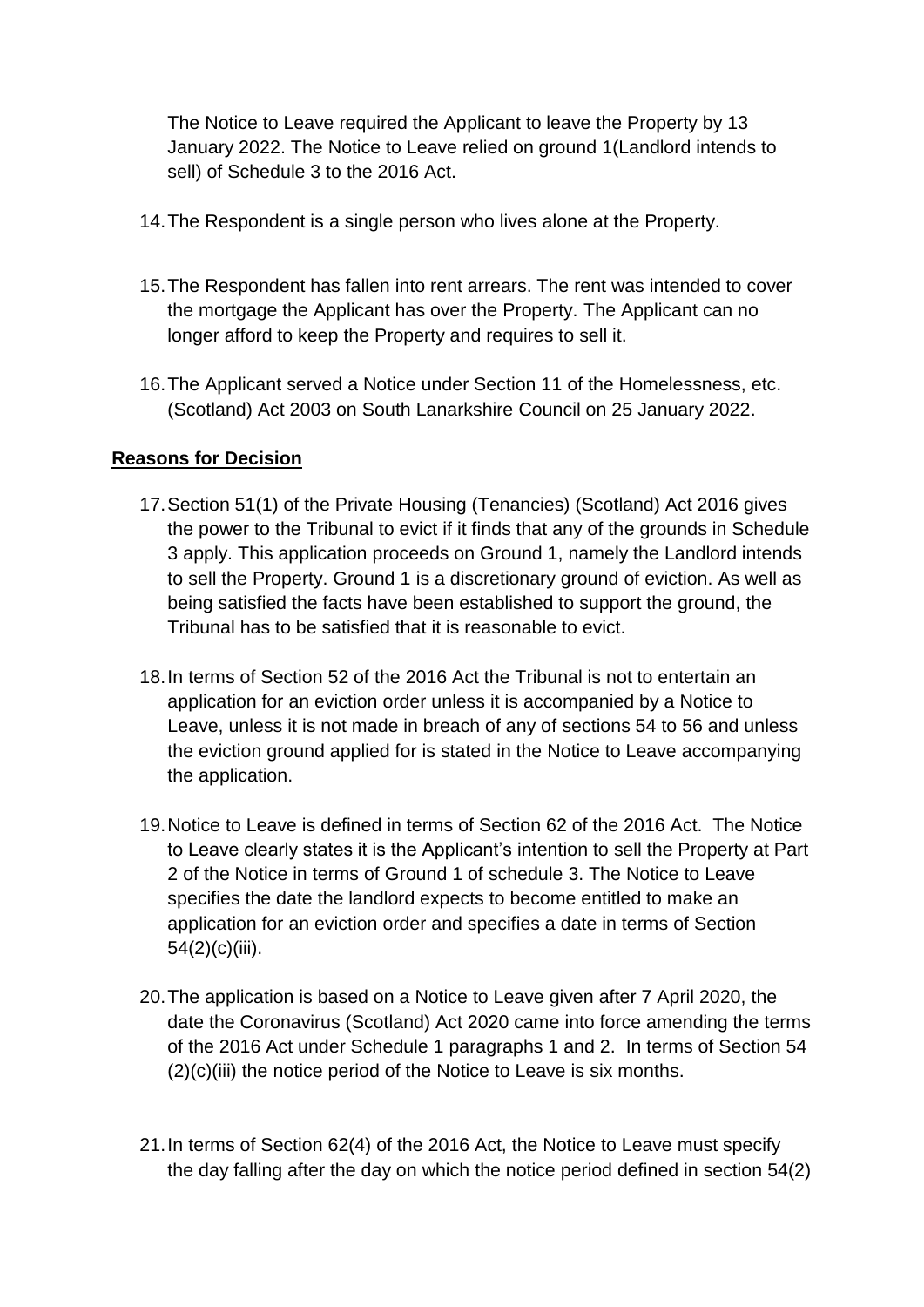will expire. Section 64(5) assumes a tenant will receive the Notice to Leave 48 hours after it is sent. In this case the Notice to Leave was served by Recorded Delivery post on 9 July 2021. In relation to service of documents the Tribunal considered the terms of Section 26 of the Interpretation and Legislative Reform (Scotland) Act 2010. Section 26 (1) applies where an Act of the Scottish Parliament or a Scottish instrument authorises or requires a document to be served on a person (whether the expression "serve", "give", "send" or any other expression is used). In terms of Section 26 (2)(b) a document may be served on a person by being sent to the proper address of the person (i)by a registered post service (as defined in section 125(1) of the Postal Services Act 2000 or (ii)by a postal service which provides for the delivery of the document to be recorded. The Tribunal was accordingly satisfied the Notice to Leave had been validly served on 9 July 2021 by Recorded Delivery post. .

- 22.The Notice to Leave stated the earliest date the Applicant could apply to the Tribunal was 13 January 2022. The application was made on 21 January 2022. In the circumstances the Tribunal is satisfied the Respondent has been given more than sufficient notice of three months in terms of the 2016 Act. Accordingly the Notice to Leave complies with Section 62.
- 23.The Tribunal is also satisfied the Notice to Leave complies with Section 52(5) of the 2016 Act and that the application proceeds on the eviction ground stated in the Notice to Leave, namely ground 1.
- 24.The Tribunal considered the issues set out in the application together with the documents lodged in support. Further the Tribunal considered the submissions made by Mr Webb. The Tribunal considered the Respondent had not disputed the application. The Tribunal was satisfied on the basis of the documents lodged, together with submissions made by Mr Webb that the factual basis of the application had been established and was satisfied the Applicant intended to sell the Property.
- 25.In determining whether it is reasonable to grant the order, the Tribunal is required to weigh the various factors which apply and to consider the whole of the relevant circumstances of the case. In this case the Tribunal was satisfied that the Applicant's intention was to sell the Property when he obtained possession of it. It was causing him financial strain due to the Respondent's arrears. He had a young family to provide for. The rent was meant to cover the mortgage. It was stressful as the mortgage was not being covered. The Respondent was a single man who it was understood was in employment.